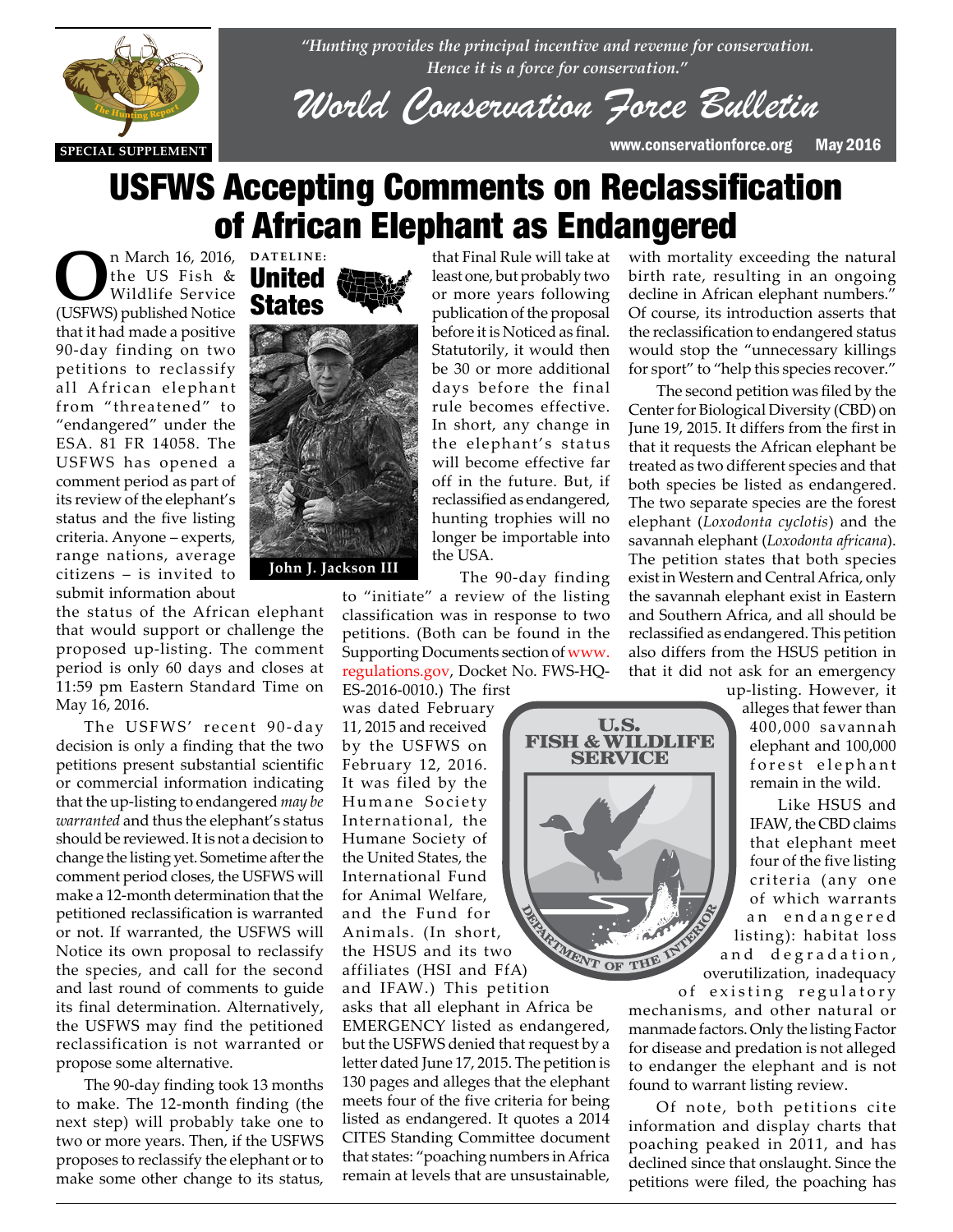slowed even more, and more areas have population growth rates that exceed the illegal offtakes. The level of poaching is once again returning to sustainable levels. Elephant are recovering (but not yet enough).

There are some interesting if not ironic points made by the CBD in their petition. In their section under listing Factor A, the Modification or Curtailment of Habitat or Range, page iii, CBD claims that "Fencing is also a prevalent problem for their [elephants'] movement...." In fact, the CBD has a whole section entitled "Fencing and Other Barriers," see page 32. "As a result of this confinement, elephant populations grow unnaturally quickly, and they over-exploit their habitat

leading to a spiral of habitat destruction and inhospitable conditions for elephants...." The irony of this statement by CBD is that a significant number of reputed lion scientists are publishing and clamoring for the complete fencing of prime lion habitat including the largest protected areas in Southern and Eastern Africa as necessary to save lion. Lion, more than elephant, reproduce like rabbits

the CBD claims that elephant meet four of the five listing criteria (any one of which warrants an endangered listing): habitat loss and degradation, overutilization, inadequacy of existing regulatory mechanisms, and other natural or manmade factors.

and quickly exceed habitat capacity. Yes, you guessed it, the CBD recently supported the listing of the lion as endangered, not just threatened. Such a listing would have ended all lion trophy imports.

Once again, the CBD makes no bones about being opposed to safari hunting. I quote them here in some detail so there can be no doubt of where they stand. Preceding the "legal" section, pages 63 and 64, the CBD claims that "trophy hunting does nothing to reduce human-elephant conflict ... and is contrary to conservation efforts. Justifying trophy hunting by its price tag only further encourages the commercialization of imperiled species, which is exactly what makes elephants imperiled in the first place. Additionally, when wildlife is viewed as a commodity

only available to a wealthy few, then the animals are tied only to their market value while ecological conservation objectives for the species are ignored.... Investigations and common sense tell us that eventually many of these trophies will end up for sale on the Internet or at auction, without proper documentation...." To the contrary of the CBD's position, the elephant has been listed because unlawful trade/poaching has been out of control and excessive. Though poaching has off and on been unsustainable, regulated safari hunting trade has been endorsed as a valuable conservation tool.

Then again on pages 68 and 69 of their petition, they rage against hunting. "In the past, FWS has concluded that

funds from trophy hunting supported the conservation of the species, but there is very little information on if this funding overrules the consequences of allowing an imperiled species to be considered a commodity by the international community. And, in the case of elephants, tourism revenues dwarf trophy hunting revenues [in] Namibia, Botswana, and South Africa. The only country Like HSUS and IFAW,

> still boasting high elephant numbers that truly relies on these revenues is Zimbabwe ... And FWS suspended imports of sport-hunted elephant trophies from there last year due to poaching and the inability to make a 'not detrimental to the species' finding under CITES' guidelines." This is a wholly incorrect quote from a USFWS press release. Zimbabwe elephant hunting trophies are on Appendix II of CITES, so no non-detriment determination is necessary or authorized under CITES or US law. Instead, the USFWS failed to make an "enhancement finding" under the ESA, not CITES, and each of the USFWS' stated reasons have since been refuted or addressed.

in Southern Africa

Back to the CBD: "There are ethical dilemmas with allowing one to pay to hunt an animal, and not allowing one



**SPECIAL SUPPLEMENT**

*World Conservation Force Bulletin*

EDITOR/WRITER John J. Jackson, III

PUBLISHER Barbara Crown

Copyright ©2016 by UnivOps Holdings, ISSN 1052-4746. This bulletin on hunting-related conservation matters is published periodically free of charge for subscribers to The Hunting Report, 12182 SW 128 Street, Miami, FL 33186. All material contained herein is provided by famed wildlife and hunting attorney John J. Jackson, III with whom The Hunting Report has formed a strategic alliance. The purpose of the alliance is to educate the hunting community as well as pro-advocacy of hunting rights opportunities. More broadly, the alliance brmation on if unting rights opportunities. More broadly, the alliance<br>ling overrules will also seek to open up new hunting opportunities worldwide and ward off attacks on currently available opportunities. For more information on Conservation Force and/or the services available through Jackson's alliance with The Hunting Report, write: **THE HUNTING REPORT**

> Conservation Force 3240 South I-10 Service Road West, Suite 200 Metairie, LA 70001 Tel. 504-837-1233 Fax 504-837-1145 www.ConservationForce.org

For reprints of this bulletin or permission to reproduce it and to inquire about other publishing-related matters, write:

The Hunting Report 12182 SW 128 Street Miami, FL 33186 Tel. 1-800-272-5656 Fax 305-253-5532

*Remember to favor Conservation Force's Corporate Sponsors:*

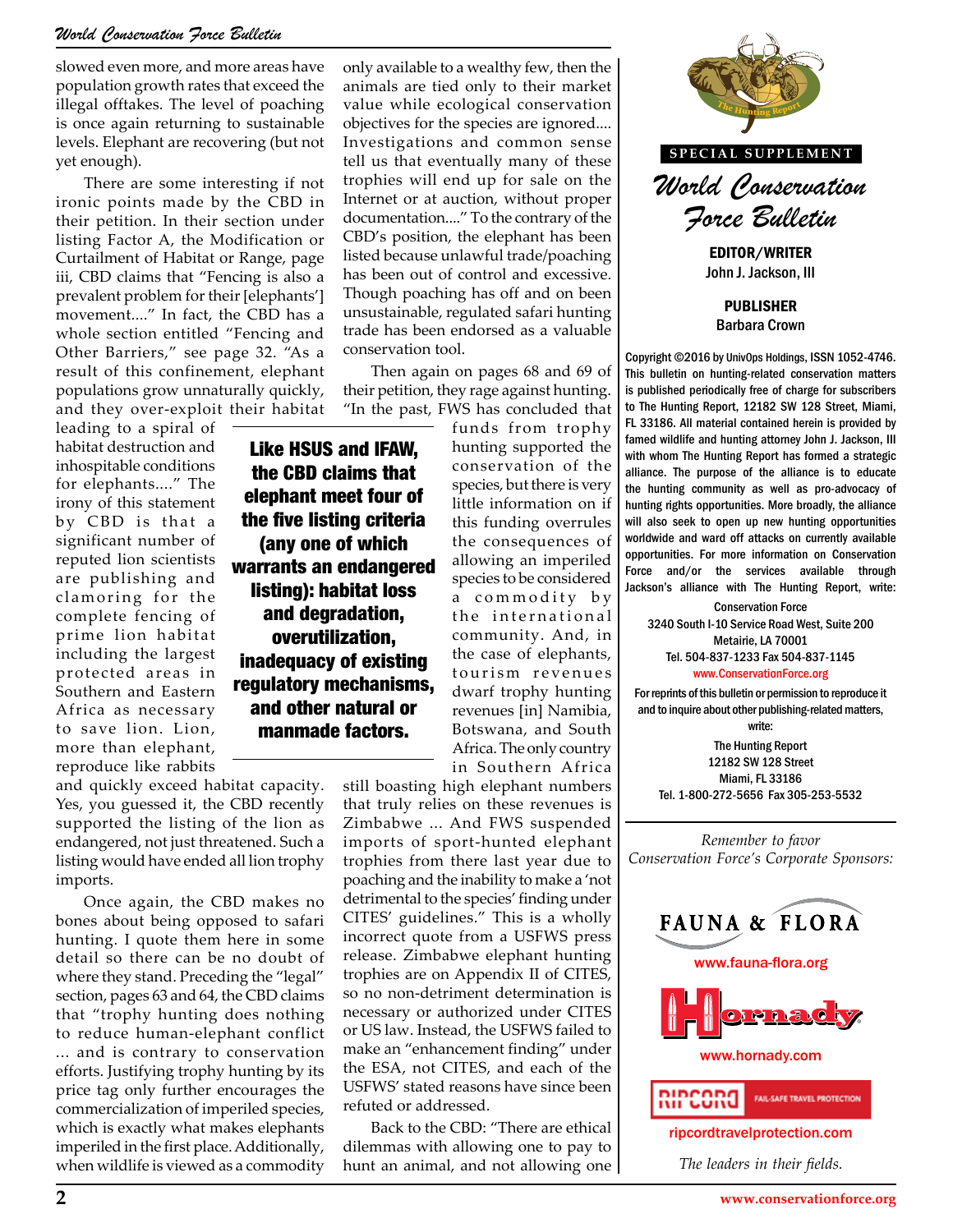to pay to buy the animal product. With current levels of ivory trade, we must exterminate the notion that African elephants can be sold." Of course, this is confusing unlawful trafficking with licensed, regulated trade and take for personal use with higher volume take for commercial sale.

The Branch of Foreign Species, Ecological Services, USFWS used a new Petition Review Form (available on the Docket) to evaluate the two petitions. That protocol breaks down the alleged threats to see which are supported by enough information to

be the possible basis to warrant a status review. Of note, "fencing and other barriers" is cited as a Factor A, Habitat, threat. Factor B, Overutilization, was also recognized to warrant review, but that was "commercial" utilization, not "recreational" utilization. The ranting against regulated safari hunting did not meet the test. The petitions and information cited in the petitions warranted review under Factors D (Inadequacy of Existing Regulatory Mechanisms) and E (Other) as well. They did not warrant review under Factor C, Disease and Predation, which petitioners did not allege. In short, four of the five listing Factors warranted review and will be the focus. The separation of forest and savannah elephant for listing purposes has not been decided at this point but is to be part of the review and calls for substantive comment.

Conservation Force will be working with the elephant range states to defeat the petitions and confirm the current threatened listing. Unfortunately, the elephant range countries are preoccupied with the upcoming CITES CoP 17 that is scheduled in RSA, September 24 to October 5, 2016. That will be challenge enough.

### Lion (and Leopard) Workshops – Kasane, Lusaka, Maputo and Dar es Salaam

In the fourth week of March, Conservation Force attended a lion workshop with 90 lion specialists in Kasane, Botswana. The workshop was n the fourth week of March, Conservation Force attended a lion workshop with 90 lion specialists in a function of the African Lion Working Group (ALWG). Conservation Force Board Members Philippe Chardonnet and yours truly have belonged to the ALWG for more than a decade and deceased board member Bertrand des Clers also belonged.

All attendees at the Kasane meeting avoided being distracted with the debate over hunting versus protectionism/animal rights, but for one related topic. The agenda item was: "What is the alternative to hunting?" No realistic alternative was suggested or disclosed to provide the habitat and prey, the wildlife department operating and anti-poaching revenue, or the stakeholders' support, to take the place of hunting. I probed day and

night for four days without finding any substitute for safari hunting. One insightful speaker pointed out that "there are enough lions to satisfy photographic tourist, but never enough" for hunting interests. Safari hunters want more lion; we want to grow lion numbers.

It was also recalled that during the Regional Workshops (in the mid-2000s) the wildlife departments/ government authorities agreed to maintain the then-current number of lion but had no interest in growing the number of lion. Lion are unwanted beast that have desperately needed the special interest of hunters for their space, prey and survival. As one scientist has said, "the lion needs hunters as much as the hunters need the lion." Conservation Force is holding on for dear life to what we can save.

As I write this Marco Pani is

attending a lion workshop in Lusaka, Zambia in preparation for reopening lion hunting in Zambia. He is there on behalf of Conservation Force on a number of lion issues for the second time in two months. Quotas are being determined, the necessary aging system is being instituted, and leopard are being discussed as well. Meanwhile, Philippe Chardonnet is finishing up the update of the national lion action plan in Mozambique and organizing an action plan update workshop in Tanzania as soon as funding can be found.

Look for more activity on leopard because while at the CITES Standing Committee in Geneva in January, the co-chairs of the IUCN Cat Specialist Group disclosed that a worldwide action plan for leopard is in preparation. It is to be released this summer and will include additional conservation